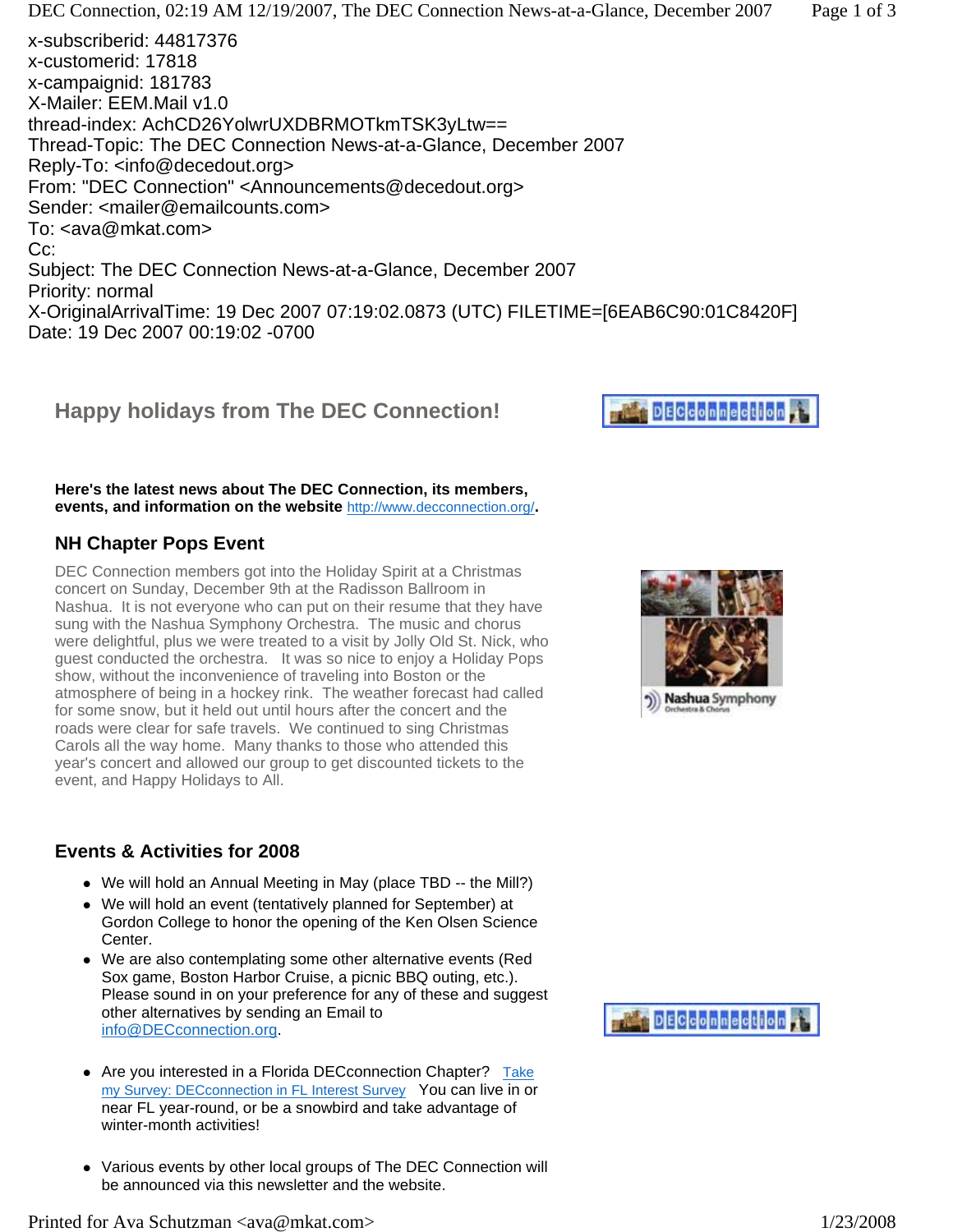## **Dues Payment Changes to Calendar Year for 2008**

**January, 2008 Dues** 

If you joined The DEC Connection (formerly DECedOut/DRA) between January and June, 2007, your \$10 dues are now due. Please mail a check payable to The DEC Connection for \$10 to Jean Neal, Five Mission Road-Unit #106, North Chelmsford MA 01863.

You can also pay by credit card at www.decconnection.org/join.htm but you will have to pay an extra charge for your use of credit card.

If you joined between July and December, 2007, your next dues payment will be in January, 2009 (unless you would like to volunteer to send in the 2008 payment to help out this non-profit group).

Benefits of membership include communications via this monthly newsletter, access to all features of the website, notification of all events, and one-one and one-many communications amongst your peers.

If you owe dues, you will receive a reminder very soon. If you did not receive such a mailing by year end, please contact info@decconnection.org to make sure you have the correct information for remaining a paid member for 2008.

### **HP Alumni Mailing**

HP has a monthly alumni mailing called The New England Initiative which DEC employees can subscribe to at: hpneinitiative@hp.com.

Also see the HP New England Initiative's November story on The DEC Connection! Click on link on our home page.

### **OpenVMS Turns 30!**

While we have had events this year that celebrated the 50<sup>th</sup> Anniversary of Digital, VMS is also celebrating its 30<sup>th</sup> Anniversary. Here is the story from Dan Klein, VMS Marketing manager at HP.

Can you believe it? OpenVMS is celebrating its 30<sup>th</sup> anniversary and still going strong. In fact, HP has created a worldwide marketing and sales campaign to promote it. It's still the best OS ever, the one with the highest availability, and the fewest security advisories. It's still used where downtime is simply not an option and where easy management is a priority.

Help celebrate this milestone. Go to the OpenVMS anniversary web site and check out all the cool stuff their. Put a note in the guest book; order the anniversary CD; even see Mark Hurd congratulate the OpenVMS community.